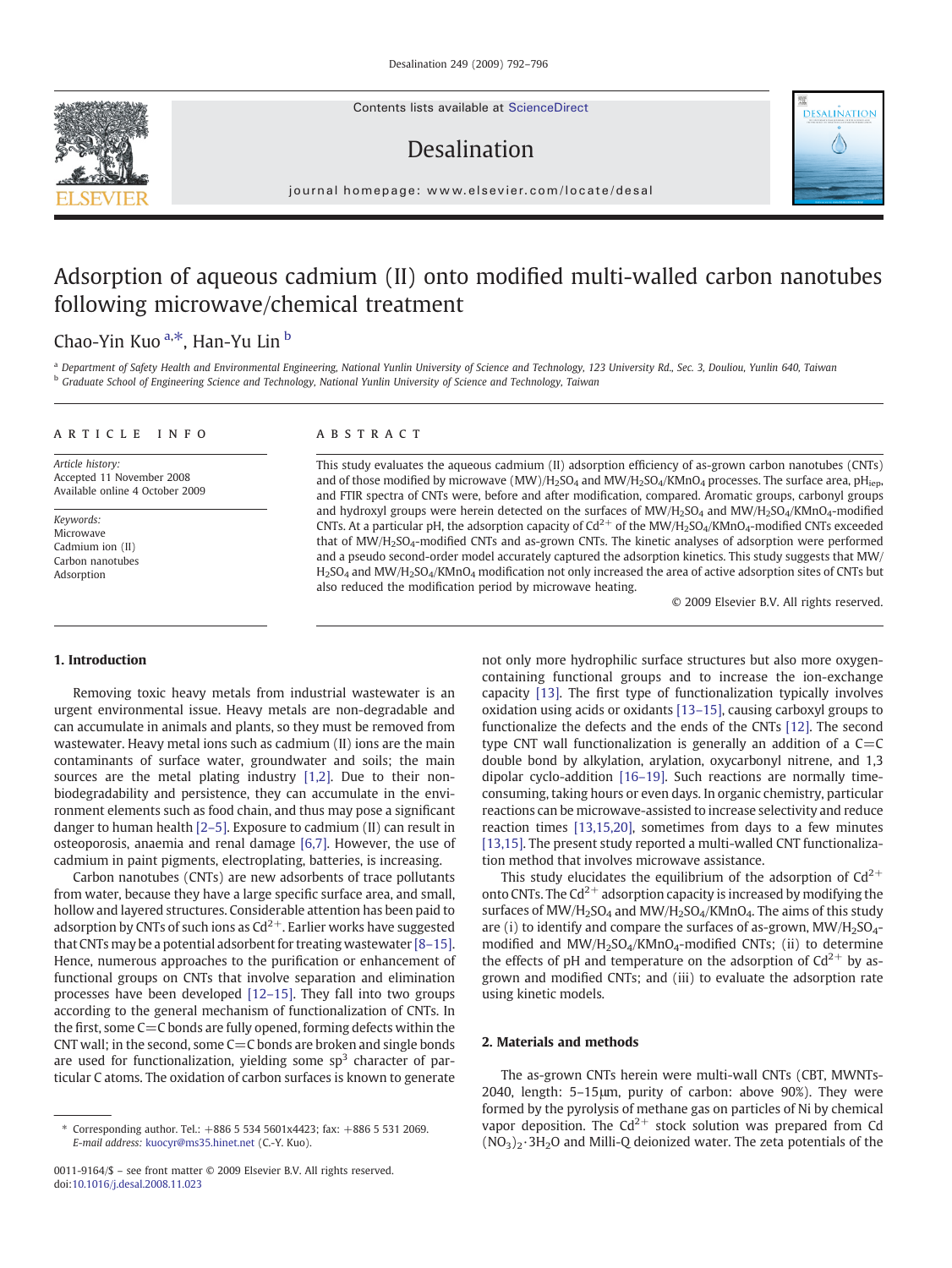as-grown and oxidized CNTs were measured using a Zeta-Meter 3.0 (Zeta-Meter Inc., U.S.A.). The acidity or basicity of the CNTs surface and the isoelectric point of  $pH_{\text{iep}}$  were determined by measuring the zeta potential as a function of pH of the CNT solution from 2.0 to 9.0 at 300 K.

The functional groups of CNTs were identified by Fourier Transform Infrared Spectroscopy (FTIR) analysis and an autoimagic system (Perkin Elmer, USA) using the KBr pressed disc method. Scanning electron microscopic/energy dispersive X-ray spectroscopic (SEM/EDS) analyses (JEOL, JSM-T330A) yielded the number of oxygen and nickel atoms in as-grown and modified CNTs. The specific surface area of CNTs was measured using the BET method, using a Model ASAP 2010 surface area analyzer (Micromeritics, USA). The size and morphology of the CNTs were elucidated by transmission electron microscopy (TEM) using a Model JEM-2010 (JEOL, Japan).

The configuration of microwave is in a closed microwave oven system and the volumetric capacity of Teflon flaks of microwave oven is 100 ml. As-grown CNTs (1 g) were immersed in Teflon flaks with 20 ml of 1 M H<sub>2</sub>SO<sub>4</sub> and 20 ml of 1 M H<sub>2</sub>SO<sub>4</sub> adding 1 g of KMnO<sub>4</sub> then rotated in a microwave system (400 W) for 10 min in the modification of MW/  $H<sub>2</sub>SO<sub>4</sub>$  and MW/ $H<sub>2</sub>SO<sub>4</sub>$ /KMnO<sub>4</sub>. 10 min and the potency (400 W) were chosen in the modification of  $MW/H_2SO_4$  and  $MW/H_2SO_4/KMnO_4$ because of keeping the complete structure of CNTs against destruction. The modified CNTs were washed repeatedly in Milli-Q deionized water until the pH of the solution reached 7; finally, the modified CNTs were dried at 343 K for 12 h. All of the adsorption experiments were conducted in a closed 250 ml glass pyramid bottle, containing 0.05 g of as-grown or modified CNTs; 200 ml of  $Cd^{2+}$  solution (40 mg/l) was placed in a water bath. In experiments on the effect of pH, the pH of the solution was adjusted to between 2 and 9, using 0.1 M HNO<sub>3</sub> and 0.1 M NaOH and 0.01 M of solution ionic strength was controlled by NaNO<sub>3</sub>. In the experiments on the effect of adsorption in temperature, the temperature was maintained at 290, 300 and 310 K. Following sampling, the suspensions were centrifuged at 4000 rpm for 10 min, and the supernatant was then filtered through 0.2 μm filter paper for subsequent analysis of the  $Cd^{2+}$  concentration, using inductively coupled plasma-optical emission spectrometer (ICP-OES) with a Model OPTIMA 2100DV.

#### 3. Results and discussion

#### 3.1. Characteristics of CNTs

The pH<sub>iep</sub> of as-grown CNTs and MW/H<sub>2</sub>SO<sub>4</sub>-modified CNTs was determined to be 4.9 and 3.8 (Table 1). The experimental results reveal that all of the zeta potentials of CNTs became more negative as the pH increased and the zeta potentials of the  $MW/H<sub>2</sub>SO<sub>4</sub>/KMnO<sub>4</sub>$ modified CNTs were all negative at pH 2–9. Various studies have demonstrated that the zeta potentials of modified CNTs are more negative than those of as-grown CNTs [\[10,14,21,22\].](#page-4-0) The specific surface areas of  $MW/H<sub>2</sub>SO<sub>4</sub>$  and  $MW/H<sub>2</sub>SO<sub>4</sub>/KMnO<sub>4</sub>$ -modified CNTs exceeded that of as-grown CNTs, because of their exposed internal surface [\[10,21\]](#page-4-0). In Table 1, the calibrated SEM/EDS revealed 5.4, 7.8 and 12.2 at.% oxygen atoms and 1.0, 0.5 and 0.5 at.% nickel atoms in as-grown,  $MW/H<sub>2</sub>SO<sub>4</sub>$ -modified and  $MW/H<sub>2</sub>SO<sub>4</sub>/KMnO<sub>4</sub>$ -modified CNTs, respectively. The results indicate that carboxyl and hydroxyl

| iavic i                                        |  |  |
|------------------------------------------------|--|--|
| Characteristics of as-grown and modified CNTs. |  |  |

Table 1

| Sample                                    | Purity C<br>$(\%)$ | Element O/Ni<br>$(\%)$ | pH <sub>iep</sub>        | Surface area<br>$(m^2/g)$ |
|-------------------------------------------|--------------------|------------------------|--------------------------|---------------------------|
| As-grown                                  | > 90               | 5.4/1.0                | 4.9                      | 78                        |
| MW/H <sub>2</sub> SO <sub>4</sub> process | > 90               | 7.8/0.5                | 3.8                      | 98                        |
| $MW/H2SO4/KMnO4$ process                  | > 85               | 12.2/0.5               | $\overline{\phantom{0}}$ | 112                       |

formed on the surface of these-modified CNTs as the number of oxygen atoms increased.

The chemical modification of MWCNT with oxidant acids lead to increase of external diameters of the nano-materials [\[21\]](#page-4-0). The surface area was 78, 98 and 112 ( $\rm m^2/g$ ) in as-grown, MW/H<sub>2</sub>SO<sub>4</sub>-modified and  $MW/H<sub>2</sub>SO<sub>4</sub>/KMnO<sub>4</sub>$ -modified CNTs, respectively and the external diameters were not increased due to the short microwave heating. The number of oxygen atoms on modified CNTs exceeded that on asgrown CNTs, revealing that the modification processes promoted the formation of the oxygenic functional groups on the modified surfaces of the CNTs. This observation was consistent with those of Li et al. [\[10\],](#page-4-0) Kuo [\[15\]](#page-4-0) and Monthioux et al. [\[23\]](#page-4-0). Accordingly, the experimental results indicate that oxidation treatments may have not only removed Ni particles and amorphous carbons but also produced some structural defects.

Fig. 1 displays the FTIR spectra of as-grown and modified CNTs. The as-grown CNTs yielded three peaks. A peak at near  $1450-1600$  cm<sup>-1</sup>, which was assigned to the aromatic  $-CC$  groups  $[24]$ , a peak at approximately 1700–1740  $cm^{-1}$ , which was assigned to the carbonyl – CO groups [\[25\]](#page-4-0) and a peak at about 3200–3400 cm<sup>-1</sup>, which was assigned to the hydroxyl –OH groups  $[24-26]$  $[24-26]$ . MW/H<sub>2</sub>SO<sub>4</sub> and MW/ H2SO4/KMnO4 oxidation significantly increased this peak. Lu et al. [\[12\]](#page-4-0) found that the chemical oxidation of CNTs introduces various acidic functional groups onto their surfaces, improving their hydrophilicity. The  $MW/H<sub>2</sub>SO<sub>4</sub>$ -modified CNTs yielded a peak at about 3200– 3400 cm<sup>-1</sup>, which was assigned to the aromatic -OH groups. MW/ H<sub>2</sub>SO<sub>4</sub>/KMnO<sub>4</sub>-modified CNTs yielded four major peaks, which were associated with aromatic groups at 1450–1600 cm−<sup>1</sup> , carbonyl groups at 1700–1740 cm<sup>-1</sup>, carboxylic acids at 2400 cm<sup>-1</sup>, -CH groups at 2800–3100 cm<sup>-1</sup> [\[24,26\]](#page-4-0) and hydroxyl groups at 3200–3400 cm<sup>-1</sup>– the latter two from carboxylic acids or alcoholic groups. Evidently, several functional groups were formed on the surface of modified CNTs, providing various adsorption sites, and increasing the adsorption capacity. Modification by MW/H<sub>2</sub>SO<sub>4</sub>/KMnO<sub>4</sub> increased the discretization of CNTs, enlarging the external surface area of the CNTs. The TEM images revealed that the as-grown and modified CNTs were cylindrical and that the main external diameters of as-grown,  $MW/H<sub>2</sub>SO<sub>4</sub>$  and  $MW/$  $H_2SO_4/KMnO_4$ -modified CNTs were 20–30 nm ([Fig. 2](#page-2-0)(a–c)).

#### 3.2. pH effects

The adsorption capacity of  $Cd^{2+}$  onto the surface of CNTs increased with both the pH of the system from acidic to alkaline and the temperature [\(Fig. 3](#page-2-0)(a–c)). pH is one of the most important factors that affect the sites of dissociation of CNTs and the hydrolysis, complexation and precipitation of  $Cd^{2+}$ . At acidic pH, the surface is expected to have a net positive charge, and to adsorb few  $Cd^{2+}$  ions. Above pH<sub>iep</sub>, a net



Fig. 1. FTIR spectra of CNTs.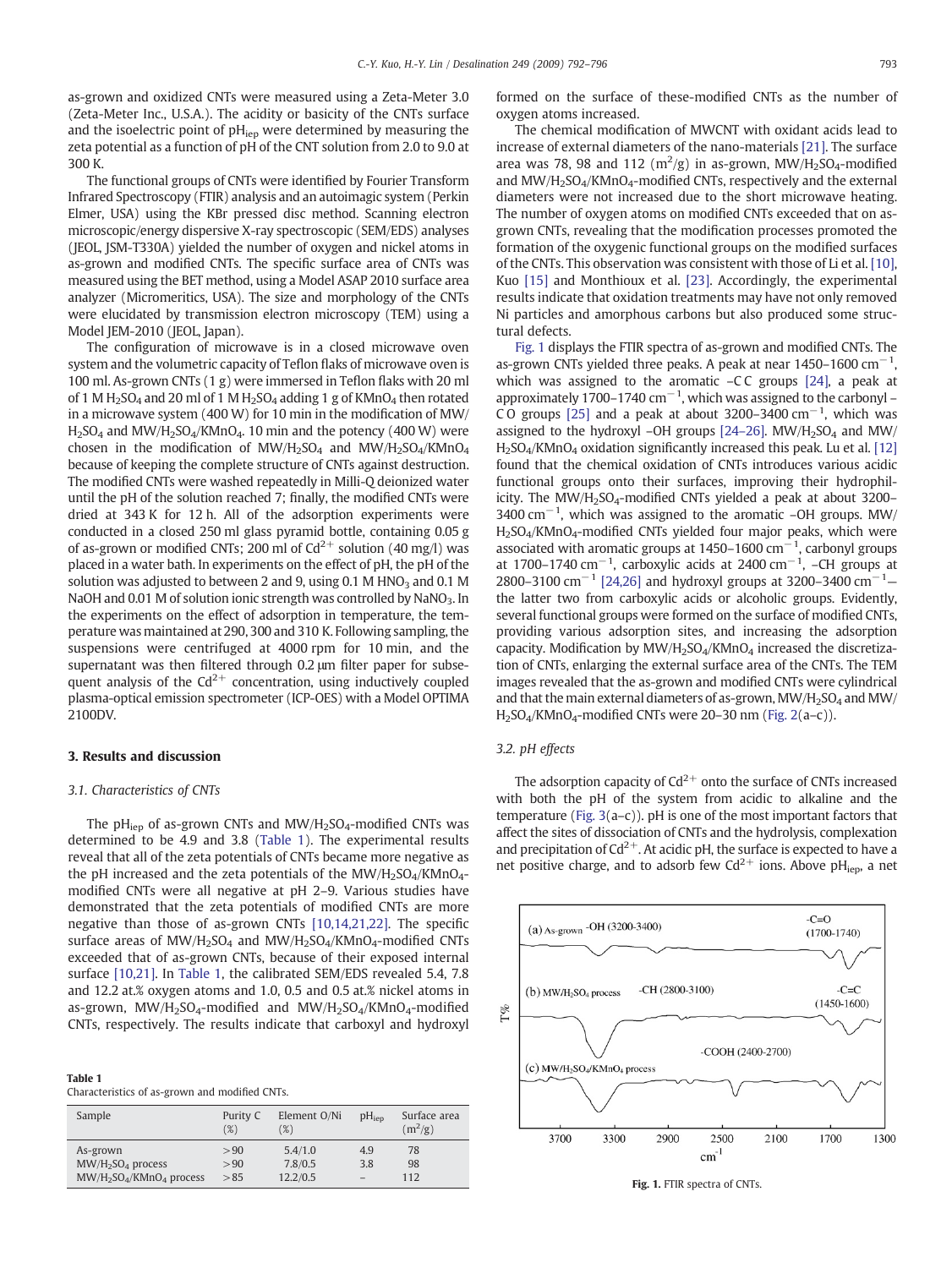<span id="page-2-0"></span>

Fig. 2. TEM images of CNTs (a) as-grown CNTs, (b)  $MW/H<sub>2</sub>SO<sub>4</sub>$  process modified CNTs and (c) MW/H<sub>2</sub>SO<sub>4</sub>/KMnO<sub>4</sub> process modified CNTs.

negative charge is present on the surface of the CNTs, promoting the adsorption of  $Cd^{2+}$ , because of the electrostatic force of attraction between  $Cd^{2+}$  and the surface of the CNTs. The  $Cd^{2+}$  adsorption capacity rapidly increased with pH above 8.5, which in fact can be explained by the precipitation of  $Cd^{2+}$  from solution [\[14,27\]](#page-4-0). Therefore, the experiments were performed to determine the adsorption isotherms at a fixed pH of 6. At pH values of over pH<sub>iep</sub>, a net negative charge is present on the surface of the CNTs, promoting the adsorption of  $Cd^{2+}$ , because of the electrostatic force of attraction between  $Cd^{2+}$  and the surface of the CNTs. The MW/H2SO4/KMnO4-modified CNTs had the highest adsorption capacity of the three CNTs of interest. The dependence of adsorption on pH is associated with the dependence of the surface charge on CNTs on pH. For a given pH, the zeta potentials followed the order as-grown  $CNTs > MW/H<sub>2</sub>SO<sub>4</sub>-modified  $CNTs > MW/H<sub>2</sub>SO<sub>4</sub>/KMnO<sub>4</sub>-modified$$ CNTs. Therefore, the adsorption capacity of  $Cd^{2+}$  followed the order MW/H<sub>2</sub>SO<sub>4</sub>/KMnO<sub>4</sub>-modified CNTs > MW/H<sub>2</sub>SO<sub>4</sub>-modified CNTs > asgrown CNTs. This study suggests that modifying the surface of CNTs not only can make it more negatively charged and hydrophilic but can also form various functional groups, substantially promoting the adsorption of  $Cd^{2+}$  onto modified CNTs. The previous report [\[21\]](#page-4-0) also indicated that the functional groups by acid/oxidation improved the ion-exchange



**Fig. 3.** Effects of pH (a) 290 K, (b) 300 K, and (c) 310 K, (initial Cd<sup>2+</sup> = 40 mg/l, ionic strength =  $0.01$  M, CNTs =  $0.25$  g/l, and contact time =  $24$  h).

capabilities of the CNTs and increased Cd (II) adsorption capacities correspondingly.

#### 3.3. Kinetic analyses

[Fig. 4](#page-3-0) presents the kinetic analysis of the adsorption of  $Cd^{2+}$  onto as-grown and modified CNTs. Pseudo first- and second-order models and intraparticle diffusion and Bangham's models were tested against the experimental data to explicate the kinetics of the adsorption process. The pseudo first-order and pseudo second-order models are

$$
\ln(q_e - q) = \ln(q_e) - k_1 t \tag{1}
$$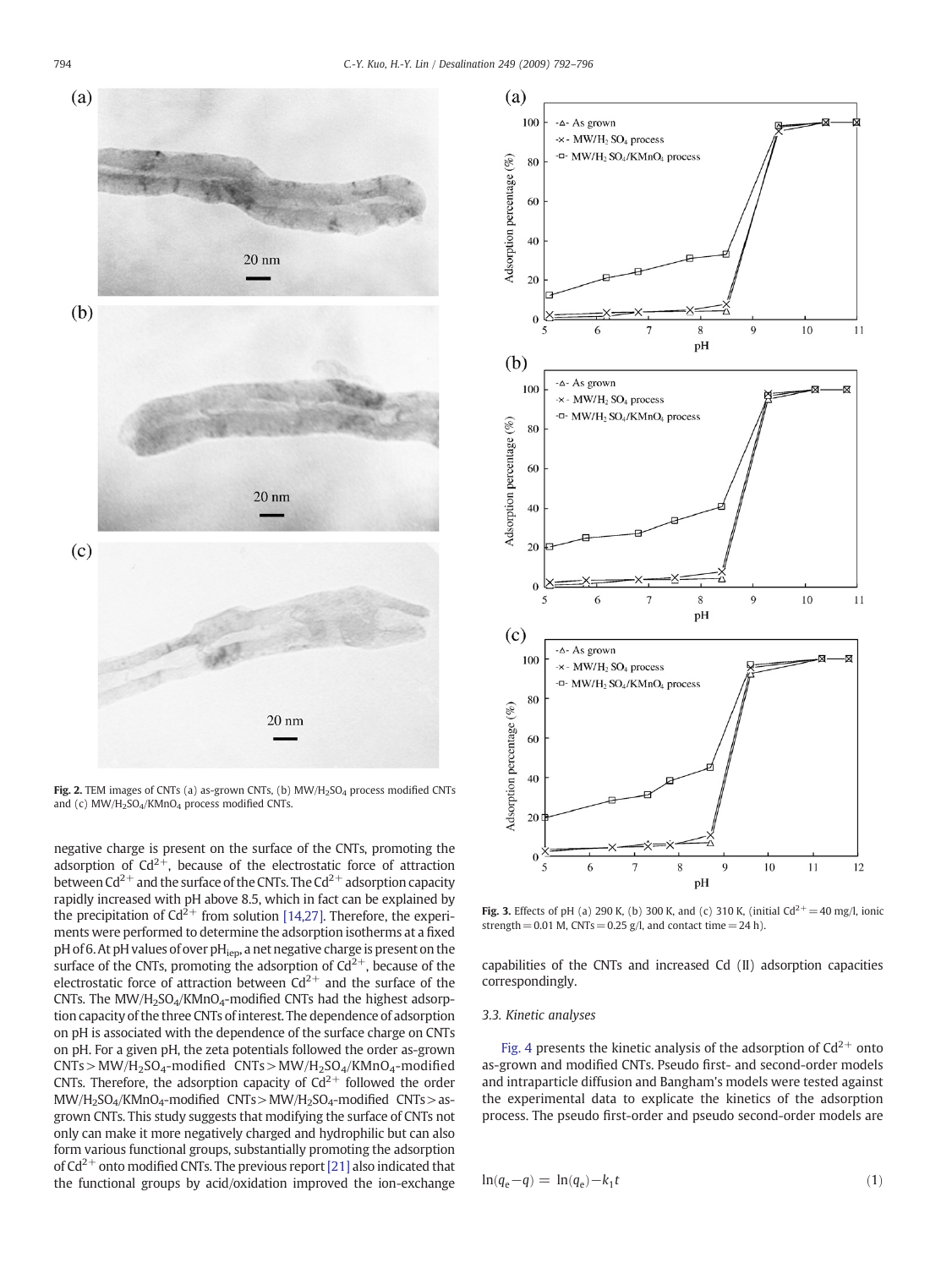<span id="page-3-0"></span>

Fig. 4. Effects of adsorption with reaction time (310 K, pH = 6, initial Cd<sup>2+</sup> = 40 mg/l, ionic strength = 0.01 M, and CNTs =  $0.25$  g/l).

$$
\frac{t}{q} = \frac{1}{k_2 q_e^2} + \frac{t}{q_e} \tag{2}
$$

where  $q_e$  and q are the amounts of Cd<sup>2+</sup> adsorbed on CNTs at equilibrium and at various times  $t$  (mg/g);  $k<sub>1</sub>$  is the rate constant of the pseudo first-order model of adsorption  $(1/h)$  [\[28\]](#page-4-0) and  $k<sub>2</sub>$  is the rate constant of the pseudo second-order model of adsorption (g/ mg h) [\[29\].](#page-4-0) The adsorption was rapid during 0.5 h of contact time, and then slowed, because numerous vacant surface sites were available for adsorption during the initial stage, and then, the remaining vacant surface sites could not be easily occupied because of the repulsive forces between the  $Cd^{2+}$  molecules on the CNTs and the bulk phase.

The initial adsorption rate h (mg/g h) can be given by  $h = k_2q_e^2$ . Since neither the pseudo first-order nor the second-order model yields the diffusion mechanism, the kinetic results were analyzed using the intraparticle diffusion model, which model is given by  $q = k_i t^{1/2} + C$ , where C is the intercept and  $k_{\text{BiB}}$  is the intraparticle diffusion rate constant (mg/g  $h^{0.5}$ ) [\[30\].](#page-4-0) Kinetic data were further adopted to determine the slowness of the step in the present adsorption system, using Bangham's model [\[29,31\].](#page-4-0)

$$
\log\left(\frac{C_0}{C_0 - qm}\right) = \log\left(\frac{k_0 m}{2.303V}\right) + \alpha \log t \tag{3}
$$

where q and t are defined as in the pseudo first-order model;  $C_0$ represents the initial concentration of  $Cd^{2+}$  in solution (mg/l); V is the volume of solution (ml);  $m$  is the mass of CNTs per liter of solution (g/l) and  $k_0$  and  $\alpha$  are constants.

Table 2 provides the kinetic parameters given which the  $R^2$  value of the pseudo first-order model are 0.54–0.87 and second-order model exceeded 0.989; moreover, the q value ( $q_{\text{e, cal}}$ ) calculated from the pseudo second-order model was consistent with the experimental q values ( $q_{\text{e, exp}}$ ). Accordingly, this study suggests that the pseudo second-order model best represented the adsorption kinetics (Fig. 5).

Various mechanisms determine the adsorption kinetics; the most limiting mechanisms are the diffusion mechanisms, including external diffusion, boundary layer diffusion and intraparticle diffusion [\[32\]](#page-4-0). If the plot of q as a function of  $t^{1/2}$  is linear and passes through the origin, then intraparticle diffusion is the sole rate-limiting step [\[29,33\].](#page-4-0) Therefore, the intraparticle diffusion model was applied to determine the ratelimiting step of the adsorption process. In Table 2, the  $R^2$  value of regression was 0.54–0.87 and the plot did not pass through the origin, revealing that adsorption involved intraparticle diffusion hardly, and was not the only rate-controlling step. The double logarithmic plot based on Bangham's model was not perfectly linear ( $R^2=0.522-0.863$ )

#### Table 2

Kinetic parameters for adsorption of aqueous  $Cd^{2+}$  by as-grown and modified CNTs.

| Pseudo first-order model      | $q_{\rm e, exp}$ (mg/g)        | $k_1$ (1/h)    | $q_{\rm e. \ cal}$ (mg/g)       | $R^2$ |
|-------------------------------|--------------------------------|----------------|---------------------------------|-------|
| As-grown                      | 5.5                            | 0.38           | 1.2                             | 0.542 |
| $MW/H2SO4$ process            | 8.7                            | 1.02           | 1.7                             | 0.843 |
| $MW/H2SO4/KMnO4$ process      | 46.0                           | 1.22           | 11.7                            | 0.871 |
|                               |                                |                |                                 |       |
| Pseudo second-order model     | $h$ (mg/g h)                   | $k_2$ (g/mg h) | $q_{\rm e, cal}$ (mg/g)         | $R^2$ |
| As-grown                      | 73                             | 2.55           | 5.4                             | 0.989 |
| $MW/H2SO4$ process            | 179                            | 2.40           | 8.6                             | 0.999 |
| $MW/H2SO4/KMnO4$ process      | 625                            | 0.29           | 46.3                            | 0.999 |
|                               |                                |                |                                 |       |
| Intraparticle diffusion model | $k_i$ (mg/g h <sup>0.5</sup> ) |                | $C \left( \frac{mg}{g} \right)$ | $R^2$ |
|                               |                                |                |                                 |       |
| As-grown                      | 3.52                           |                | 0.78                            | 0.623 |
| $MW/H2SO4$ process            | 5.95                           |                | 1.14                            | 0.522 |
|                               | 34.2                           |                | 2.57                            | 0.493 |
| $MW/H2SO4/KMnO4$ process      |                                |                |                                 |       |
| Bangham's model               | $\alpha$                       |                | $k_0$ ( $1/(mg/l)$ )            | $R^2$ |
| As-grown                      | $2.1 \times 10^{-3}$           |                | 1.87                            | 0.522 |
| $MW/H2SO4$ process            | $4.5 \times 10^{-3}$           |                | 1.88                            | 0.826 |
| $MW/H2SO4/KMnO4$ process      | $4.4 \times 10^{-2}$           |                | 2.11                            | 0.863 |

so the diffusion of  $Cd^{2+}$  into pores of CNTs was not the only ratecontrolling step [\[34\].](#page-4-0)

#### 4. Conclusion

This study examines the equilibrium adsorption of  $Cd^{2+}$  onto asgrown and modified CNTs at various pH values and temperatures. The  $MW/H<sub>2</sub>SO<sub>4</sub>$  and  $MW/H<sub>2</sub>SO<sub>4</sub>/KMnO<sub>4</sub>$  modifications reduced the pH<sub>iep</sub> by



Fig. 5. Regressions of adsorption reaction rate (a) pseudo first-order, and (b) pseudo second-order.